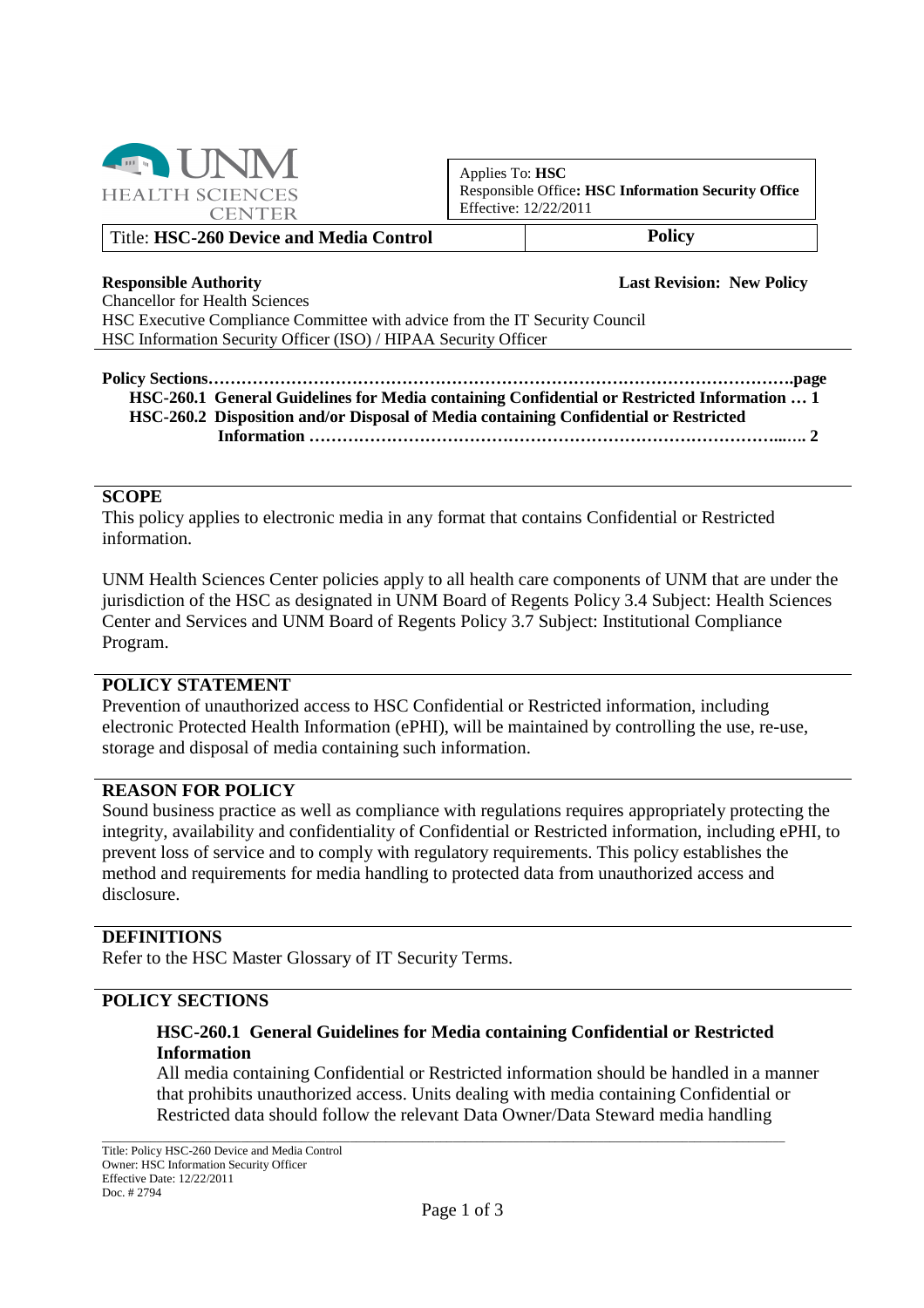standards or create and maintain operational guidelines equal to or more restrictive than those standards.

## **HSC-260.2 Disposition and/or Disposal of Media containing Confidential or Restricted Information**

Complete removal of Confidential or Restricted information from electronic media is required before the media is made available for re-use (Reference: Procedure HSC-260 PR.1).

When the use or retention period of any media containing Confidential or Restricted information is completed, the Confidential or Restricted information must be destroyed, rendered unrecoverable, or returned to the Data Owner/Data Steward. Units dealing with media containing Confidential or Restricted data should follow the relevant Data Owner/Data Steward media handling standards or create and maintain operational guidelines equal to or more restrictive than those standards.

# **PROCEDURES**

Procedure HSC-260 PR.1 Disposition and/or Disposal of Media Containing Confidential or Restricted Information

## **RELATED INFORMATION**

HSC Policy HSC-200 Security and Management of HSC IT Resources HSC Policy HSC-210 Security of HSC Electronic Information HSC Policy HSC-220 Information Access and Security HSC Policy HSC-230 Electronic Data Storage and Transmission HSC Policy HSC-240 IT Security Incident Response HSC Policy HSC-250 Systems and Network Security HSC Policy HSC-270 Information Systems Activity Review HSC Policy HSC-280 Physical Security HSC Policy HSC-300 ePHI Security Compliance

# **RETIRED POLICIES SUPERSEDED BY THIS POLICY**

HSC Policy 7.2 Device and Media Controls - ePHI HSC Policy 7.3 Data Backup and Storage - ePHI HSC Policy 7.4 Disposal - ePHI HSC Policy 7.5 Media Re-use - ePHI

## **CONTACTS**

| <b>Subject</b>               | Contact                                 | <b>Phone</b> |
|------------------------------|-----------------------------------------|--------------|
| IT Security Policy Matters   | <b>HSC Information Security Officer</b> | 505-272-1696 |
| <b>HIPAA Privacy Matters</b> | <b>HIPAA Privacy Officer</b>            | 505-272-1493 |

\_\_\_\_\_\_\_\_\_\_\_\_\_\_\_\_\_\_\_\_\_\_\_\_\_\_\_\_\_\_\_\_\_\_\_\_\_\_\_\_\_\_\_\_\_\_\_\_\_\_\_\_\_\_\_\_\_\_\_\_\_\_\_\_\_\_\_\_\_\_\_\_\_\_\_\_\_\_\_\_\_\_\_\_\_\_\_\_\_\_\_\_\_\_\_\_\_\_\_\_\_\_\_\_\_\_\_\_\_\_\_\_\_